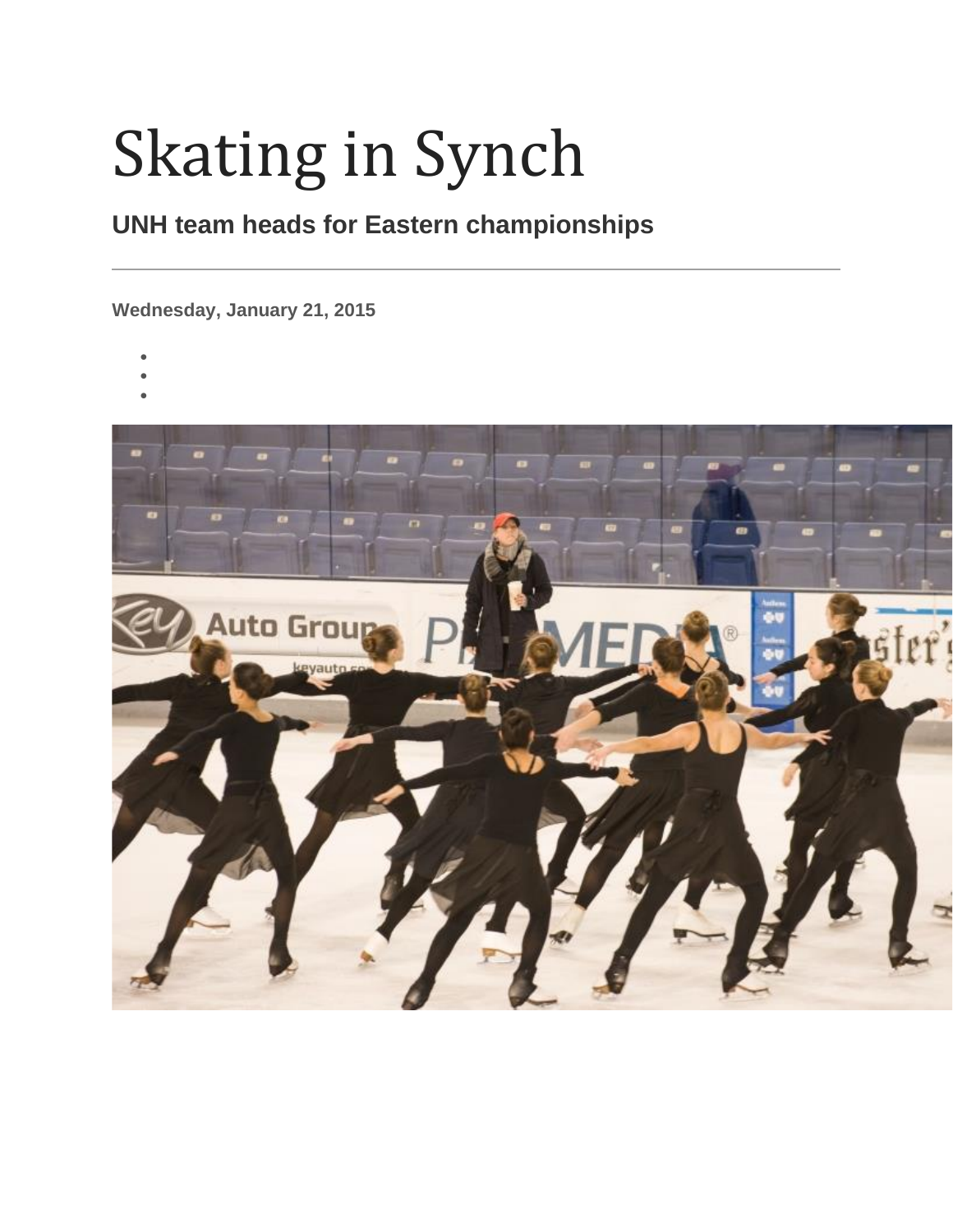While other students were connecting with friends and catching up on sleep during break, members of the UNH synchronized skating team were on campus, and on the ice.

"The team comes back to campus for J-term," says synchronized skating club team captain Jaclyn Robidoux '15. "We usually practice three times a week, with two hours on the ice each practice. We also do team workouts and off-ice practices, where we run through our program without skates."

So if you happened by the Whittemore Center Arena at, say, 5 a.m. or 10 p.m. on a recent sub-zero evening like we did, you might have caught a glimpse of the team skating to "Jungle" — chins up, legs extended, all smiles.

They're preparing for the Eastern Sectional Championships this weekend in Lake Placid, New York. It's the first major competition of the season, with the top collegiate teams vying for a qualifying spot in the U.S. Synchronized Skating Championships. That's familiar territory; every year since 2001 the UNH team has qualified for nationals.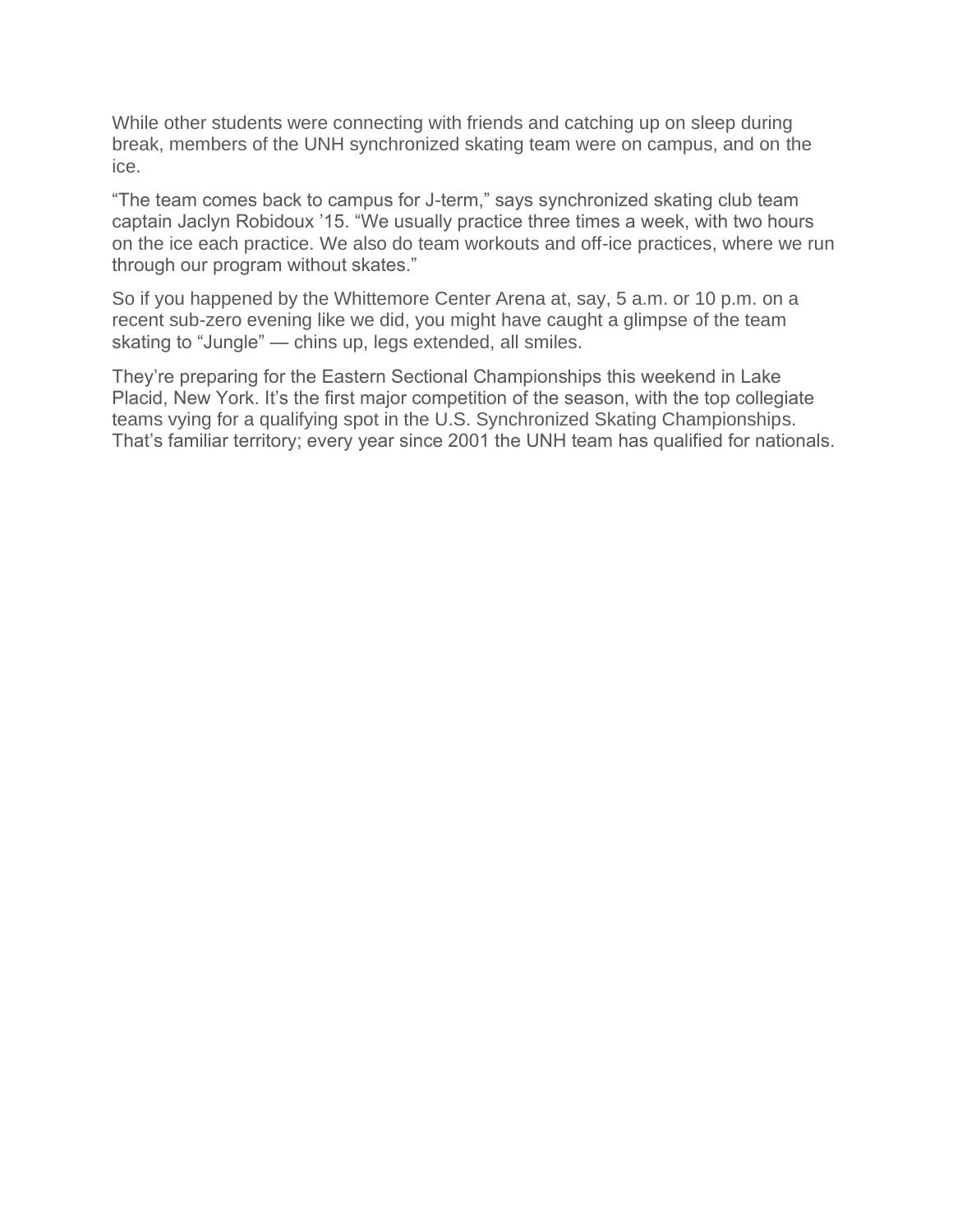

Synchronized skating is one of [31 club sports teams](http://campusrec.unh.edu/sport-clubs) at UNH. Robidoux, a senior [marine, estuarine and freshwater biology](http://marine.unh.edu/bs-marine-estuarine-and-freshwater-biology-mefb) major, says the fact UNH had a team was "definitely a determining factor" in applying to UNH. "Since the option of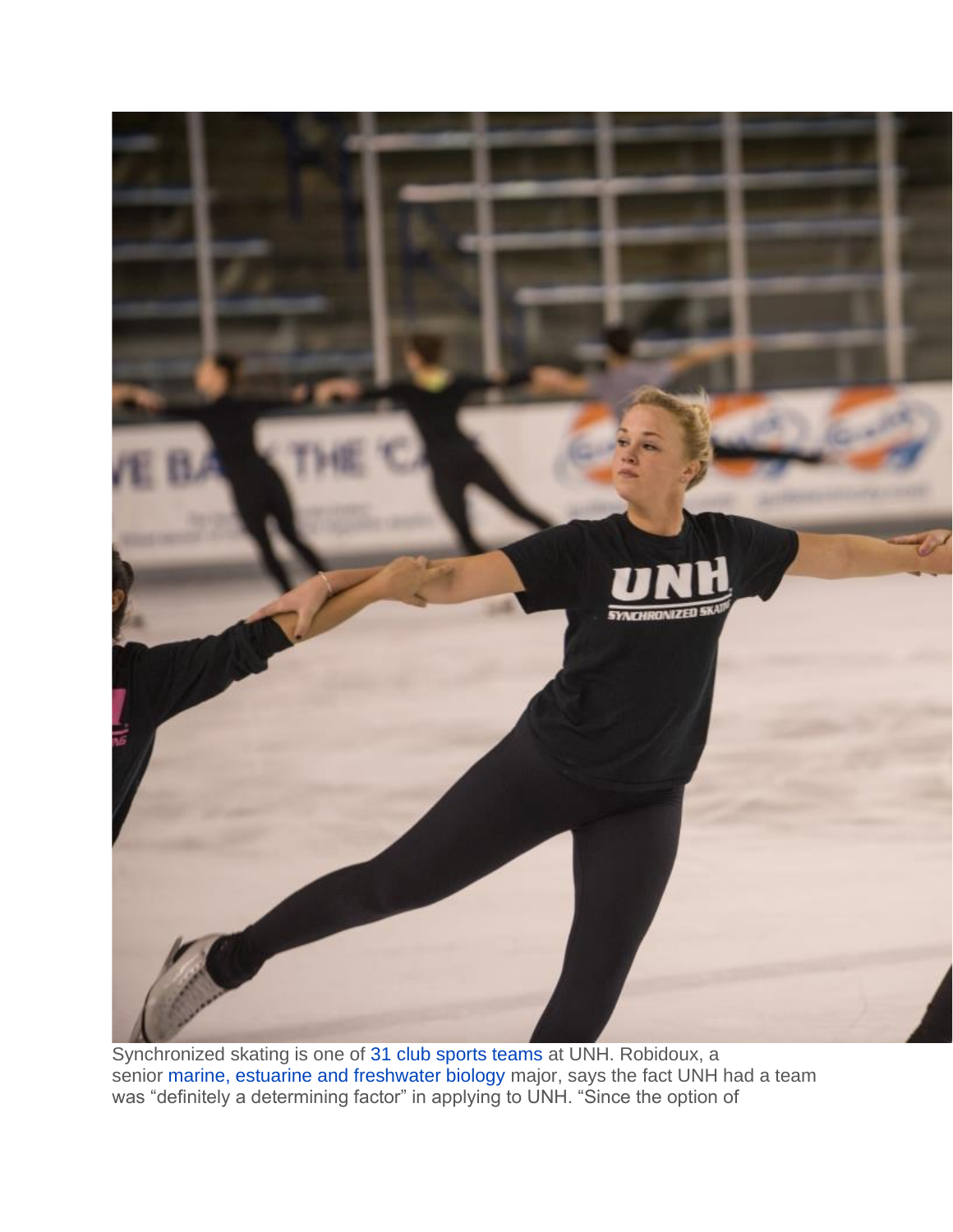synchronized skating isn't available at every school, UNH's team definitely makes the school stand out for skaters wanting to continue their sport in college," says Robidoux, who has been synchro skating for 16 years.

The season begins with tryouts in early September, and practices start soon after that. Even after the competition season winds down in February, the team practices and performs at exhibition events and recruitment weekends until the end of the school year. As captain, Robidoux runs the off-ice practices where the team works on steps and counts. She also runs the drills and skill exercises at the beginning of each on-ice practice.

Robidoux says that before taking the ice in Lake Placid this weekend, the team will do one of its customary pre-performance rituals — singing the UNH fight song. As for Robidoux herself, "My only ritual is a good luck kiss from my mom, who still never misses a competition."

#### [Find the team on Facebook](https://www.facebook.com/pages/UNH-Synchronized-Skating/181959323313)

#### Meet the coaches



AMANDA WERNER, UNH SYNCHRONIZED SKATING CLUB TEAM COACH

In 2007, Amanda Werner was skating for the national champion University of Miami varsity synchronized skating team when it became the first U.S. synch skate team in history to podium at world's. She left London, Ontario, with a silver medal and a bunch of experience that she now brings to synchronized skaters at UNH.

Werner, who works as director of the Colonial Figure Skating Club in Boxborough, Mass., has been coaching UNH's sychro squad for the last five years alongside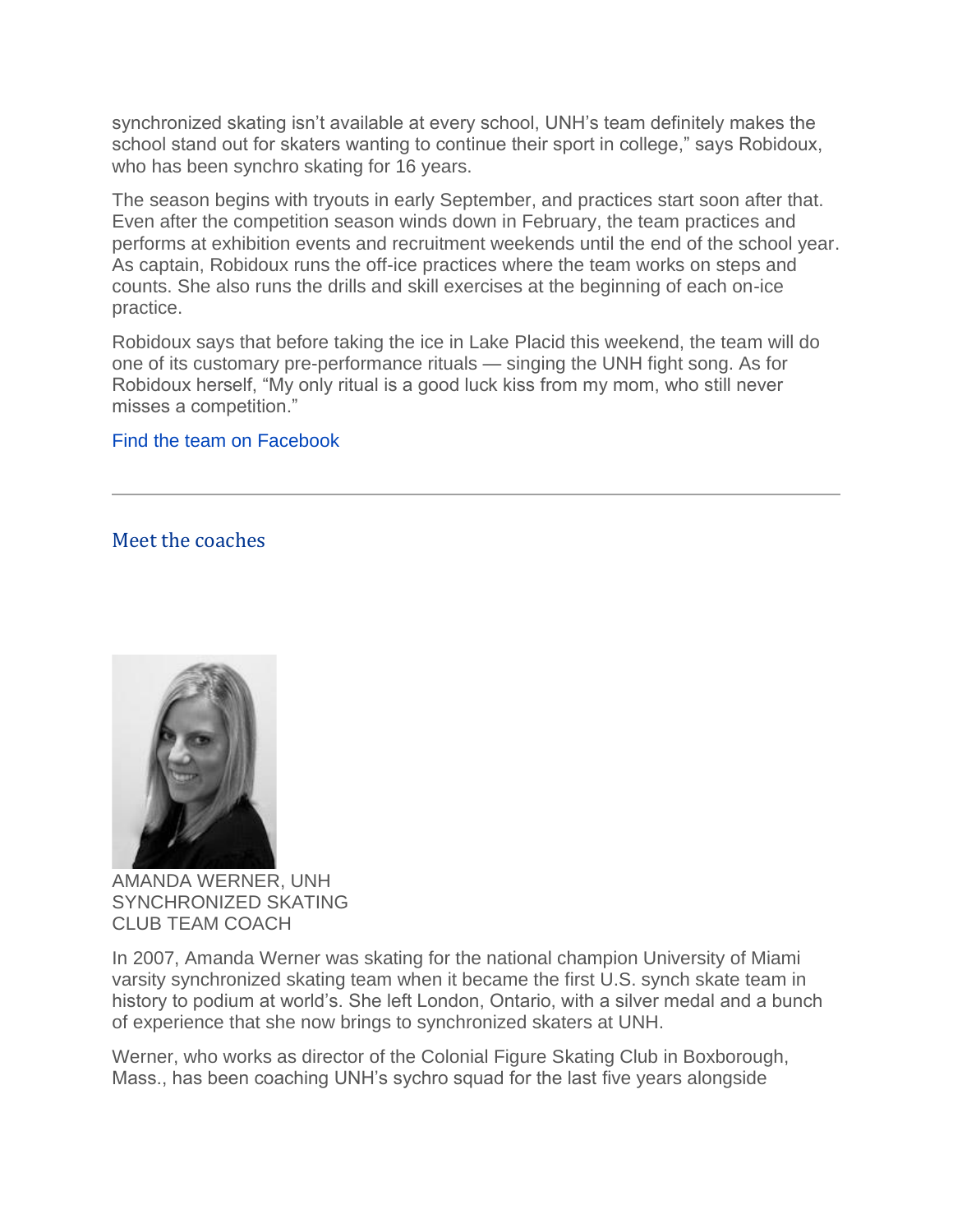assistant coach Kelly Richall '06, a UNH synchro skate team alumna and current member of the coaching staff at Colonial.

At sectionals this weekend, the squad will compete against eight other teams, including Boston University and UMass Amherst. If they qualify, they'll compete at nationals in Providence, Rhode Island, in late February.



KELLY RICHALL '06, UNH SYNCHRONIZED SKATING CLUB TEAM ASSISTANT COACH AND ALUMNA

What are their chances for getting to nationals? "They're good," says Werner.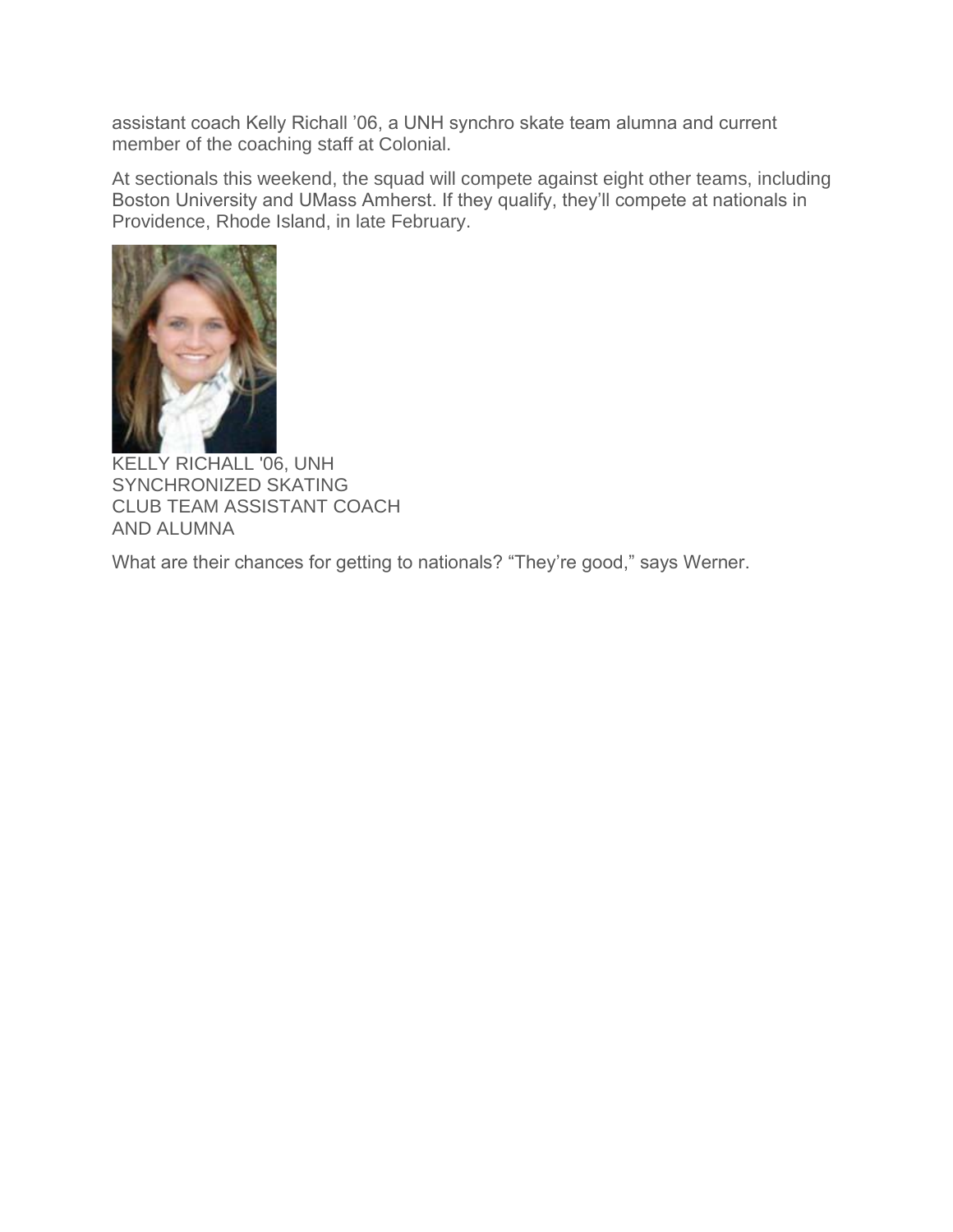#### **Talk the Talk**

Every sport has its lingo, and synchronized skating is no exception. Jaclyn Robidoux'15, captain of the UNH synchro skate club team, shares some of the most common terms here.

Kiss and cry - The area where skaters stand to receive their program scores immediately after skating in competition

IJS - The International Judging System used in the collegiate division of synchro (The system combines technical scores - scores based on how accurately parts of the program are completed - and judges' scores scores that mark how entertaining and visually appealing the program is for each team's program

Series - Two or more turns that every skater must complete without changing feet or putting a foot down (Correctly completing series turns of a certain degree of difficulty contributes to the team's technical score.)

Run through - Performing the entire four-minute program during a practice, as opposed to working on sections or pieces

Off-ice - Practices held off the ice where skaters work on coordinating timing, steps and performance choreography